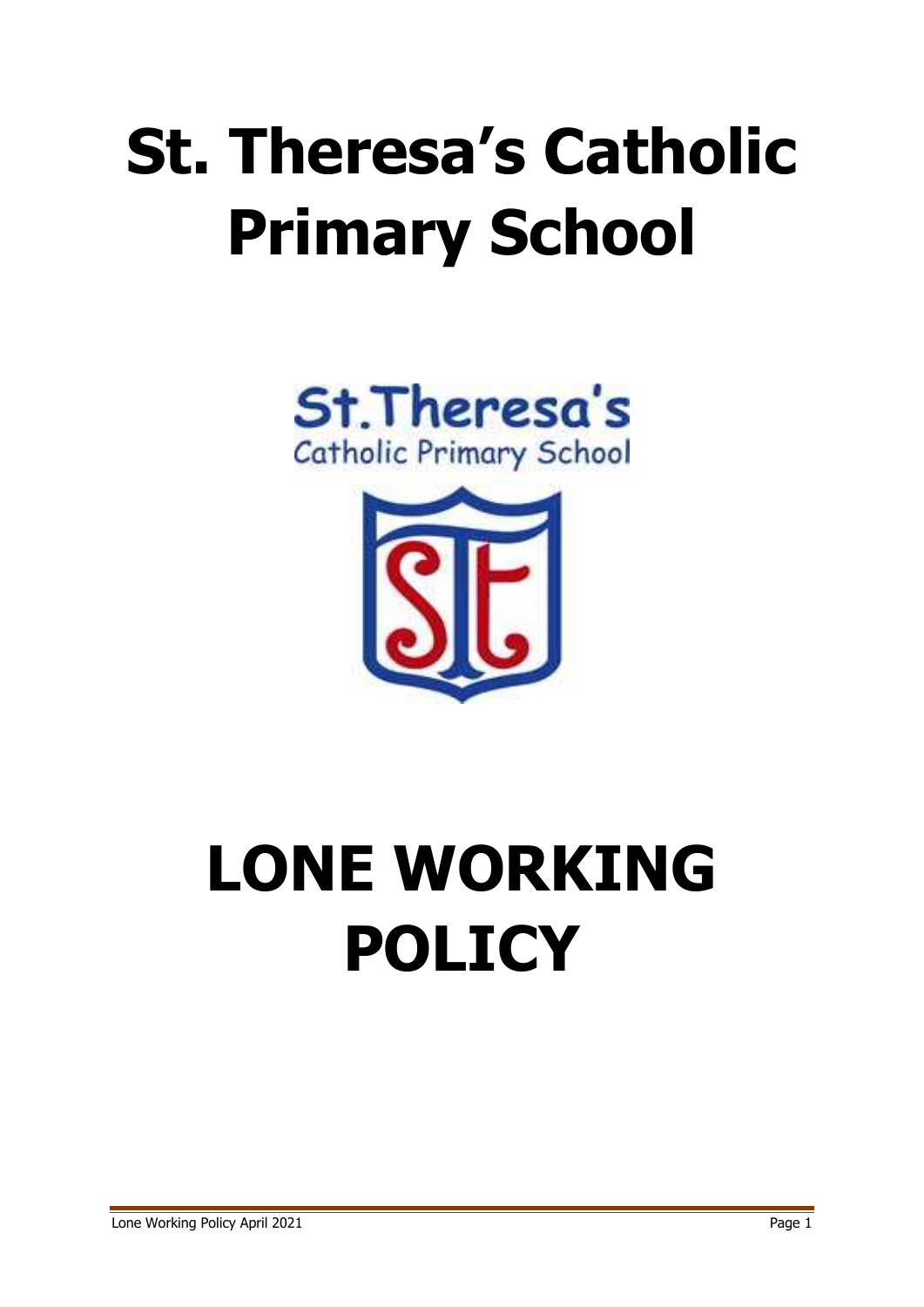"We learn together, we play together, we pray together, we grow together in the love of God"



### Validation Grid

| <b>Title</b>                                      | Lone Working Policy |
|---------------------------------------------------|---------------------|
| <b>Author</b>                                     | Barbara Costa       |
| <b>Associate Author</b>                           | N/A                 |
| <b>Committee</b>                                  | Wellbeing           |
| <b>Target Audience</b>                            | All Staff           |
| <b>Stakeholders</b><br><b>Consulted</b>           | All Staff           |
| <b>Curriculum / Non</b><br><b>Curricular</b>      | Non Curricular      |
| <b>Associated Policies /</b><br><b>Documents</b>  | Health and Safety   |
| <b>New Policy or Review</b><br>of Existing Policy | <b>New</b>          |
| <b>Date of Submission</b>                         | April 2021          |
| <b>Date for Review</b>                            | <b>April 2023</b>   |
| <b>Statutory</b>                                  | <b>No</b>           |

Headteacher DWDWR DOCE Barbara Costa

Chair of Governors **Seamus McKenna** Seamus McKenna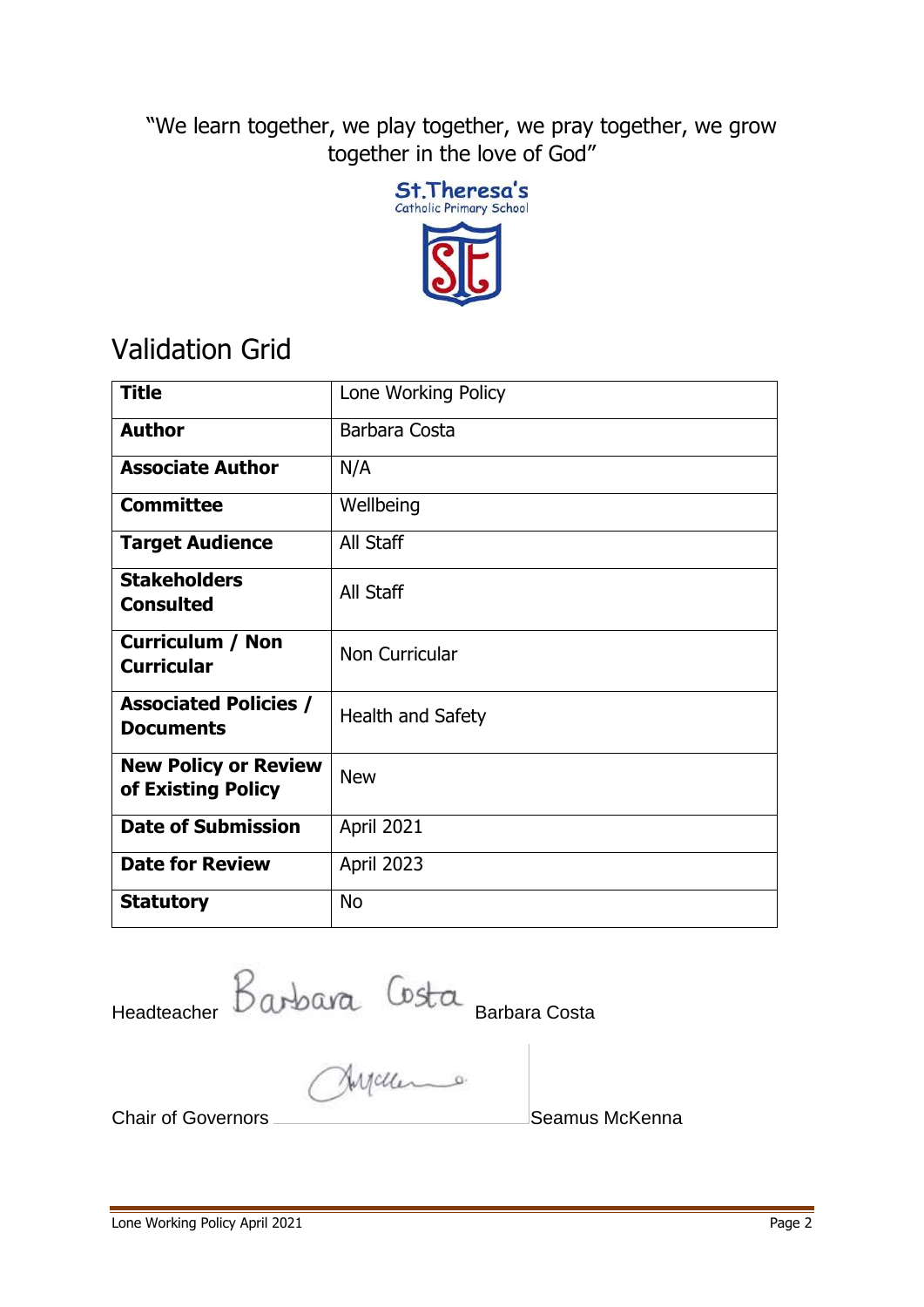#### **Contents**

- 1. Statement of Intent
- 2. Legal framework
- 3. Definitions
- 4. Aims of the policy
- 5. Roles and responsibilities
- 6. Authorisation
- 7. Risk assessment
- 8. Procedures for lone workers
- 9. Fire
- 10. Safeguarding
- 11. Key Holders
- 12. Site Manager
- 13. Contractors

#### **1. Statement of Intent**

St. Theresa's Catholic Primary School (St. Theresa's / we / school) recognises that some staff are required to work by themselves, without close or direct supervision and sometimes in isolated work areas or outside of office hours.

Under the Health and Safety at Work etc. Act 1974 and The Management of Health and Safety at Work Regulations 1999, the governing body as the employer, has a duty of care to advise and assess risks for lone workers. Lone workers also have a responsibility to take reasonable care of themselves and other people affected by their work.

This policy applies to all situations involving lone working arising in connection with the duties and activities of staff. The policy outlines lone working procedures and what is expected of employees who undertake lone working.

#### **2. Legal Framework:**

This policy has due regard to legislation, including, but not limited to, the following:

- Health and Safety at Work etc. Act 1974
- The Management of Health and Safety at Work Regulations 1999

#### **3. Definitions:**

Workers as defined by the Health and Safety Executive are, "those who work by themselves without close or direct supervision" sometimes in isolated work areas or out of office hours; it is possible for a staff member to be "lone working" with other staff members in the building. As part of the Management structure at the school, it is the duty of care for all Managers to ensure the health, safety and welfare of all their staff, as it is also the employee's responsibility to take reasonable care of themselves and others who could be affected by their work activity.

People working alone or in isolation from others may be at particular risk either because of circumstances of their day to day working or because an emergency may occur. They are at extra risk if they are not in regular contact with others and are not kept informed of any changes that may affect them.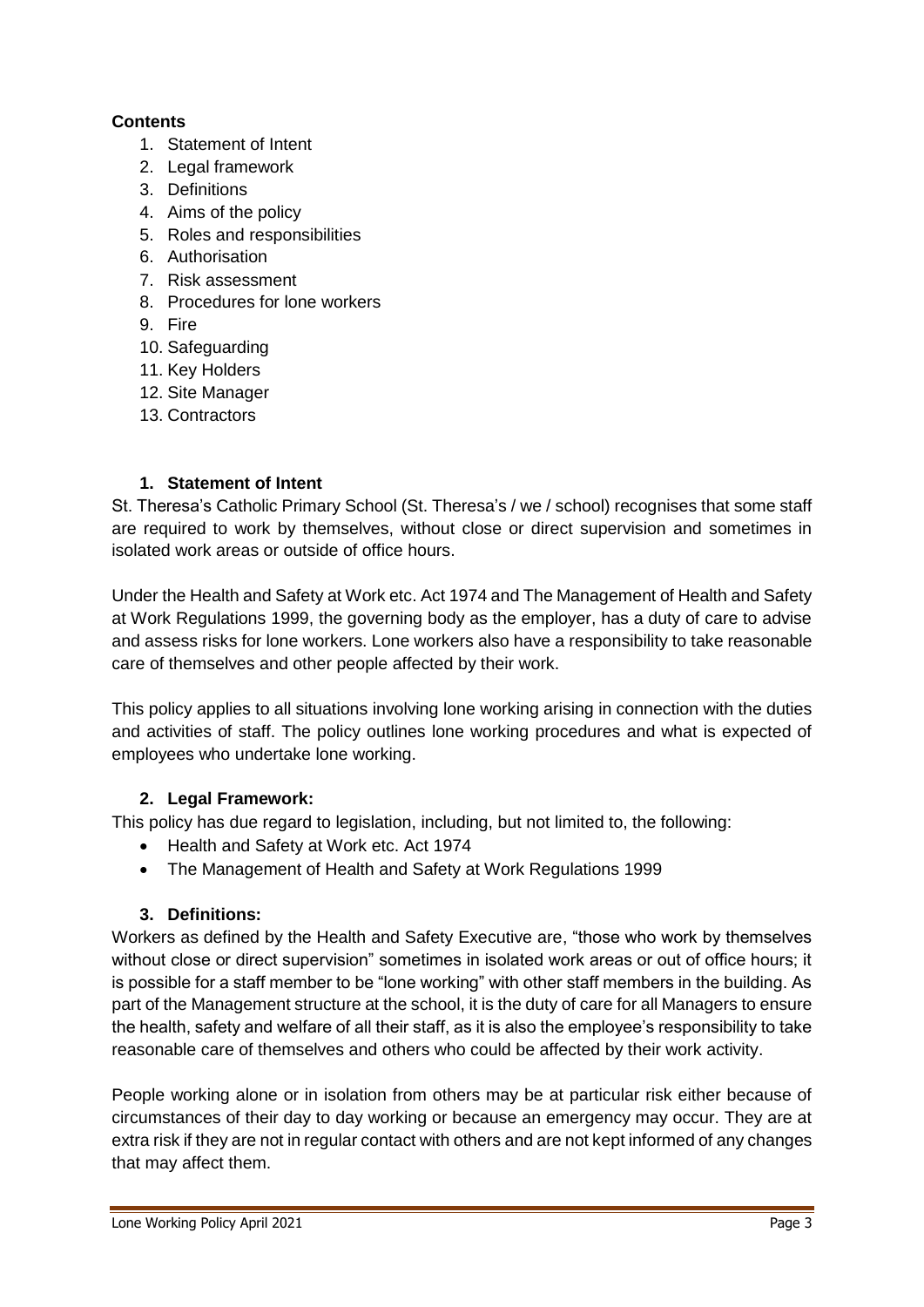Lone workers should not be at more risk than other employees. This may require extra risk control measures. Precautions should take account of normal work and foreseeable emergencies, e.g. fire, equipment failure, illness and accidents. Employers should identify situations where people work alone and ask questions such as:

1. Does the workplace present a special risk to the lone worker?

2. Is there a safe way in and out for one person?

3. Can all the equipment involved in the work be safely handled by one person?

4. Consider whether the work involves lifting objects too large for one person or whether more than one person is needed to operate essential controls for the safe running of equipment.

5. Is there a risk of violence?

6. Does the person have any medical condition that may affect their suitability to work alone?

7. What happens if the person either becomes ill, has an accident or there is an emergency?

There are various work activities that result in staff members working alone; for example:

1. Staff that are required to work alone for all or most of the time, such as cleaning staff working at night or early morning.

2. Staff staying on to finish urgent work after others have left, or those who regularly work late or start early, before anyone else gets into the building.

3. Staff who are key-holders or who are left to turn out the lights, set the alarm and lock up the premises after everyone else has gone home.

Many lone workers could come into more than one of the categories below. These categories can be split into levels of risk as follows:

- *Category One*: Staff working in offices or other secure locations outside of normal working hours or who routinely work in these locations on their own.
- *Category Two*: The site manager and cleaning staff that have to work out of hours.
- *Category Three*: Key holders on a call out.

#### **4. Aims of the Policy:**

To ensure adequate control measures are put into place to safeguard all employees who work alone at any point during their contractual duties. All hazards should be identified and all significant risks should be recorded on a risk assessment. These risks should be reviewed on a regular basis especially if there is a change in the situation; a near miss has occurred or an accident or incident has taken place.

To encourage full reporting and recording of all adverse incidents relating to lone working.

#### **5. Roles and Responsibilities**

The Headteacher is responsible for:

- 1. Providing safe systems of work for all staff.
- 2. Authorising lone working requests.
- 3. Ensuring that there are appropriate security systems in place to secure the building.
- 4. Setting up an adequate system for recording home and out of office visits (employees signing in and out).
- 5. Ensuring this policy is given to all persons who may work alone on the premises.
- 6. Ensuring that during induction all procedures are discussed, a copy of relevant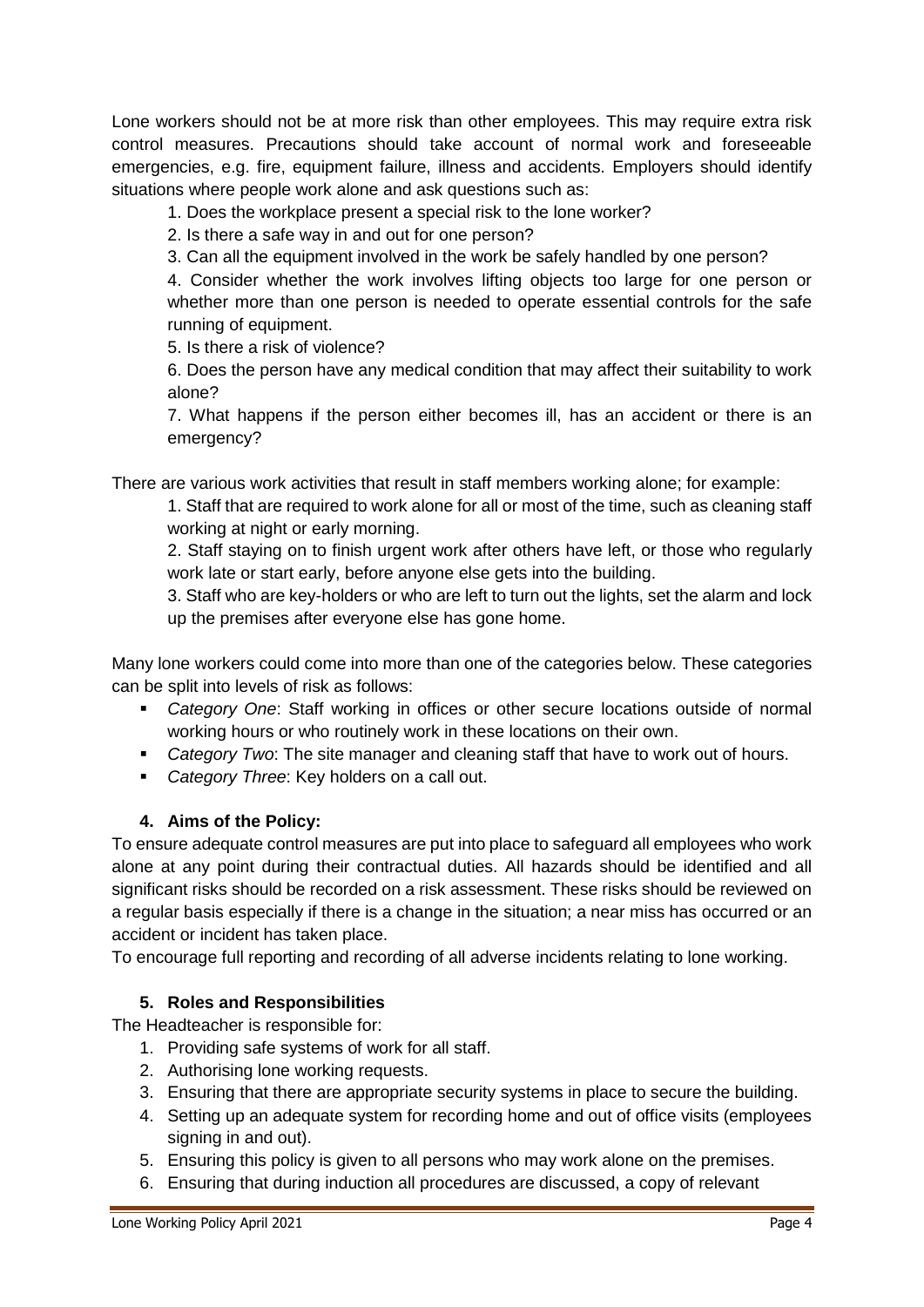information is obtained, and a training plan is agreed by both the staff member and the manager.

- 7. Ensuring that the staff members are suitable to be left working alone.
- 8. Ensuring that procedures allow for lone workers to request additional support when they feel vulnerable.
- 9. Reviewing this policy every two years or sooner if an incident has occurred.
- 10. Providing practical support when needed.
- 11. Reporting any incidents to the Chair of Governors.
- 12. Recording and monitoring all accidents and incidents.

#### The staff are responsible for:

Staff members have a duty of care for themselves and anyone else who could be affected by their actions. Therefore, they have a responsibility to ensure that they:

- 1. Are aware of and follow all policies or procedures.
- 2. Always plan ahead.
- 3. Are fully aware of the risks when working alone.
- 4. Do not put themselves in potential danger.
- 5. Have made themselves aware of the nearest place of safety.
- 6. Are aware of the on-site security procedures.
- 7. Do not arrange meetings with parents or members of the public when lone working (meetings must be arranged during school occupancy times, or when there are other members of staff on site).
- 8. Ensure that access is available to personal alarms/mobile phones or some form of personal communication.
- 9. Do not work alone if they have medical conditions that might cause incapacity or unconsciousness.
- 10. Establish their own checking in and out system with either family, friends or work colleagues. Lone workers must inform a relative/friend/work colleague that they will be working, with an approximate time of departure.
- 11. Request authorisation from the Headteacher to work alone.

#### **6. Authorisation**

The Headteacher, in conjunction with relevant staff members, will develop an approved list of lone working activities, outlining situations where lone working may be authorised and the necessary precautions and work methods to be followed.

Staff members will request authorisation from the Headteacher to undertake lone working. Subject to the completion of a risk assessment, the lone working will be authorised if it is on the approved list. If the lone working is not on the approved list, it can only be undertaken following explicit authorisation from the Headteacher.

#### **7. Risk Assessment**

- Prior to a member of staff undertaking lone working, a risk assessment will be conducted by the Headteacher.
- The risk assessment will cover all work proposed to be undertaken alone and where risk may be increased by the work activity itself or by the lack of available assistance should something go wrong.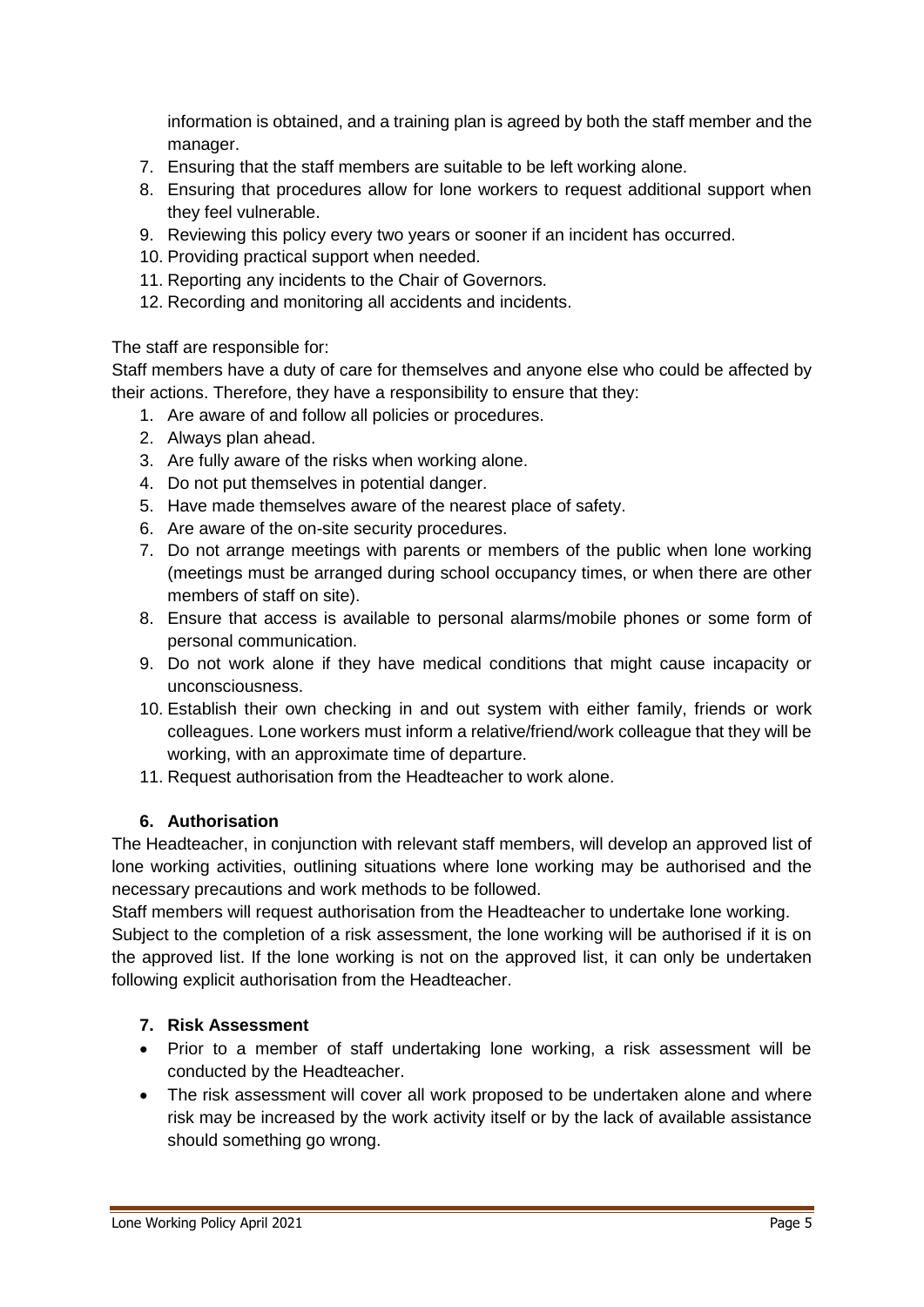- Depending on the tasks the lone worker is proposing to undertake, the risk assessment will cover the following as appropriate:
	- $\circ$  The staff member's medical fitness and suitability to work alone
	- o Channels of communication
	- o Any specific risks related to the lone working activity
	- o The risk of violence
	- o Access and egress
	- o Reporting and recording arrangements
	- o The ability to trace the staff member's whereabouts
	- o Situational hazards
- A log of known risks, including locations, individuals and tasks, will be kept, updated and regularly reviewed. This log will be kept securely in the Headteacher's office and lone workers can request to see parts of the log relevant to their lone working.
- If is the responsibility of the lone worker to ensure all necessary precautions and procedures are adhered to at all times.
- Any person who becomes aware of circumstances involving lone working, where the existing control measures may not be fully effective, will inform the Headteacher as soon as possible.

#### **8. Procedures for lone workers**

- $\checkmark$  A record will be kept in the school office containing details of all staff members that undertake lone working, including the tasks they undertake, where they undertake them and when.
- $\checkmark$  All lone workers will ensure they have a mobile phone or other personal safety equipment where necessary.
- $\checkmark$  Lone workers will ensure they have any of their provided personal safety equipment with them prior to lone working and that the equipment is working.
- $\checkmark$  Lone workers will avoid organising meetings where they will be alone with an individual or group. Where this is unavoidable, the lone worker will obtain prior approval from their line manager who will make any arrangements to ensure the staff member's safety. Any appointments of this nature will be recorded.
- $\checkmark$  In general, staff should never work alone with a child or vulnerable adult.
- $\checkmark$  Staff should never transport a child on their own and should assess any risk before transporting a vulnerable adult alone.
- $\checkmark$  Lone workers will have access to adequate first aid facilities.
- $\checkmark$  Under no circumstances should a lone worker compromise their personal safety. If a lone worker feels in danger, they will remove themselves from the situation immediately.
- $\checkmark$  The school operates a 'buddy' system, whereby lone workers have a designated member of staff that will:
	- o Be aware of the schedule and movements of the lone worker.
	- o Have all necessary contact details of the lone worker.
	- o Attempt to contact the lone worker if contact is not made as agreed.
	- $\circ$  Follow agreed escalation procedures and notify the Headteacher of any incidents.
	- o Contingency arrangements will be in place for a member of staff to take over the 'buddy' role in case the nominated person becomes unavailable.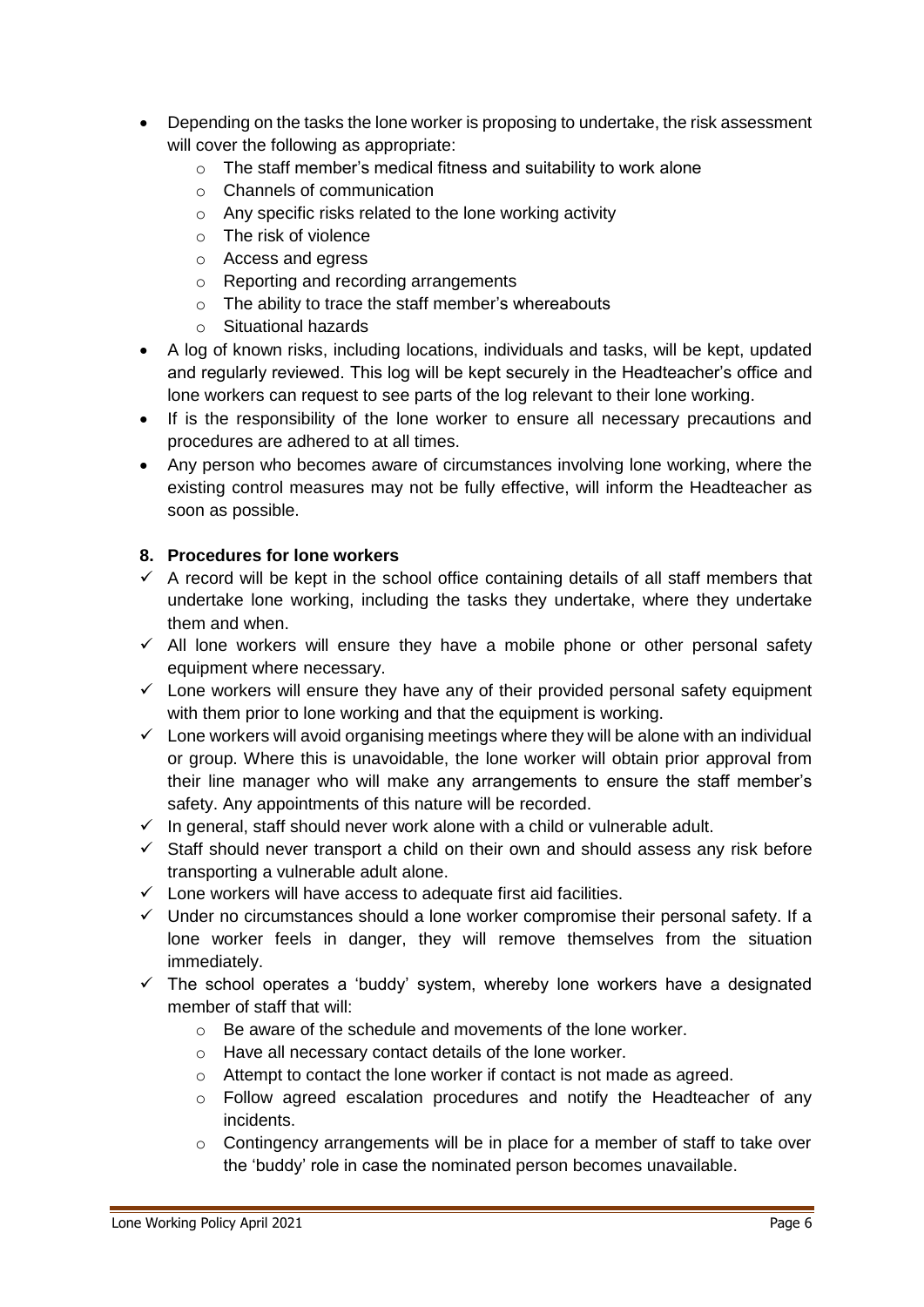$\checkmark$  Where there is a genuine concern about the whereabouts or safety of a lone worker, the Headteacher will use the information held on record to try and ascertain the whereabouts of the worker. If contact cannot be made, the Headteacher will decide on the best course of action depending on the circumstances, which could include contacting the emergency services.

#### **9. Fire**

In the event of a fire, the lone worker should follow the school fire emergency procedures.

#### **10. Safeguarding**

If a lone worker is required to conduct one-to-one sessions with pupils, the following guidelines will be adhered to:

- $\checkmark$  Full and ongoing training regarding child protection, physical restraint and the use of reasonable force will be provided to the worker.
- $\checkmark$  Meetings or sessions will never be held in remote or secluded areas.
- $\checkmark$  At least one other member of staff will be informed of when and where a one-to-one session is taking place.
- $\checkmark$  The lone worker will not use 'engaged' or equivalent signs on rooms used for one-toone sessions.
- $\checkmark$  Doors will be kept open during sessions where this is not possible, the worker will ensure both parties are visible through a window.
- $\checkmark$  When holding the session, the worker will talk to the pupil with a desk between them, or otherwise arrange the room or environment to avoid unnecessary physical contact.
- $\checkmark$  If a pupil becomes emotionally distressed or angry, the worker will seek assistance and a record will be kept of the incident.

#### **11. Key Holders:**

Key holders may need to attend premises outside of normal business hours. This may be to carry out normal work activities or following the activation of an intruder alarm or because of some other emergency that might have occurred.

Key holders are registered with the LA and Police in case there is an out of hours' emergency. This is essential when the building is protected with an intruder alarm system. Good practice dictates that at least three key holders should be appointed in order to cover holidays and sickness etc.

The key holders at St. Theresa's School are;

Barbara Costa (Executive Headteacher)

James Troy (Head of School)

Martin Kryst (Site Manager)

Key holders that are attending the premises in the event of intruder alarm activation should use the following procedure:

- On receiving a telephone call notifying of intruder alarm activation, confirm the identity of the person making the call, i.e. Police Officer's name and number or Alarm Company operative's name.
- Key Holder to phone another named key holder to inform them.
- On arrival at the premises: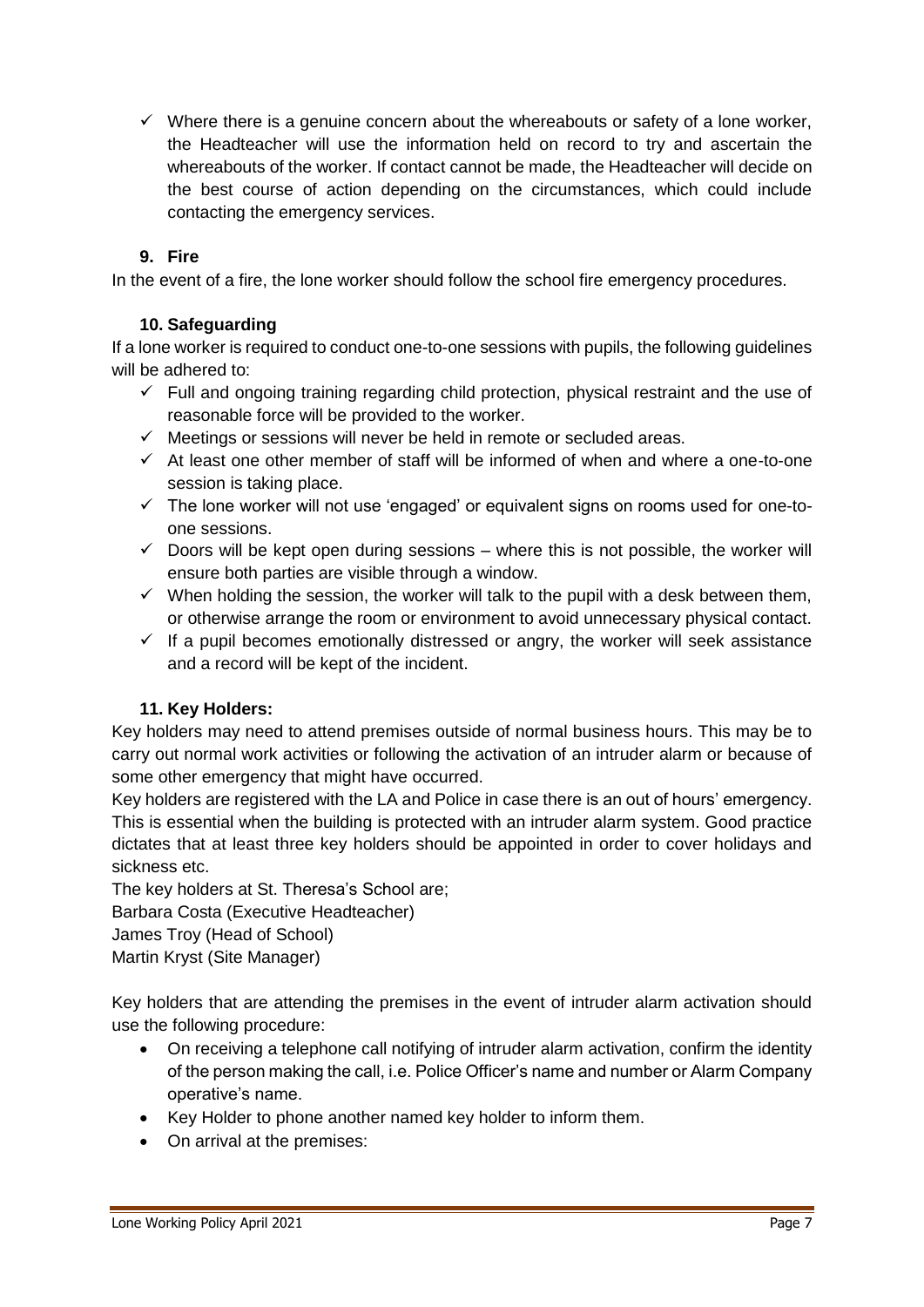- a. If the Police are in attendance make sure they have checked all sides of the building.
- b. Then enter with the Police and check all areas.
- c. If the Police are not yet in attendance drive slowly round as much of the premises as possible (using public roads if necessary) checking for signs of entry including the roof and walls. If in any doubt leave the site and from the first available telephone, call the Police by dialling 999. Do not enter the building alone.
- d. If there are signs of a break-in call the Police as above.
- On entering the premises with the police:
	- $\circ$  Carefully note all information displayed on the alarm controls. Take no action at the control panel beyond un-setting the protected areas.
	- $\circ$  Check that the telephones are in working order. If the telephones do not work, it is likely that the lines have been cut by intruders who have, or who may try again, to attack the school. If the Police are in attendance they should be made aware of the telephones not working.
	- o Please note that a crime reference number will be required for insurance purposes.
- After checking the premises:
	- $\circ$  If there is no apparent break-in and the alarm is suspected to be faulty, the alarm company should be called to arrange for an engineer to attend.
	- $\circ$  Notify the previously alerted key holder, to let them know that all is in order. Consider arranging to make further calls if appropriate.
	- $\circ$  Never leave the premises unprotected. If necessary, arrange for other staff to join you or relieve you as appropriate.
	- $\circ$  If you are not responsible for opening the premises at the start of the next day, leave a note for the person who will be undertaking this responsibility; advising them of the problem and instructing them to liaise with the alarm company for further engineer attendance, if this is necessary.
	- $\circ$  Ensure that all written logs detailing what has occurred are correctly completed by both the key-holder attending and the alarm engineer.
	- o Advise the Headteacher and other members of staff as necessary.
	- o Arrange for any emergency repairs to be made so the premises can be secured.
	- o Secure the premises and set the alarm system.
	- $\circ$  On your next return to the premises advise the relevant members of staff about the situation.

#### **12. Site Manager:**

The site manager is more likely to be lone working and is a key holder, responsible for opening and locking up the premises. They are also the person who would attend the premises when there has been a suspected break-in; if this is the case then they should follow the guidance given in this document.

#### *Hazards*

Activities which may place the site manager at risk whilst working alone could include:

#### □ Checking security